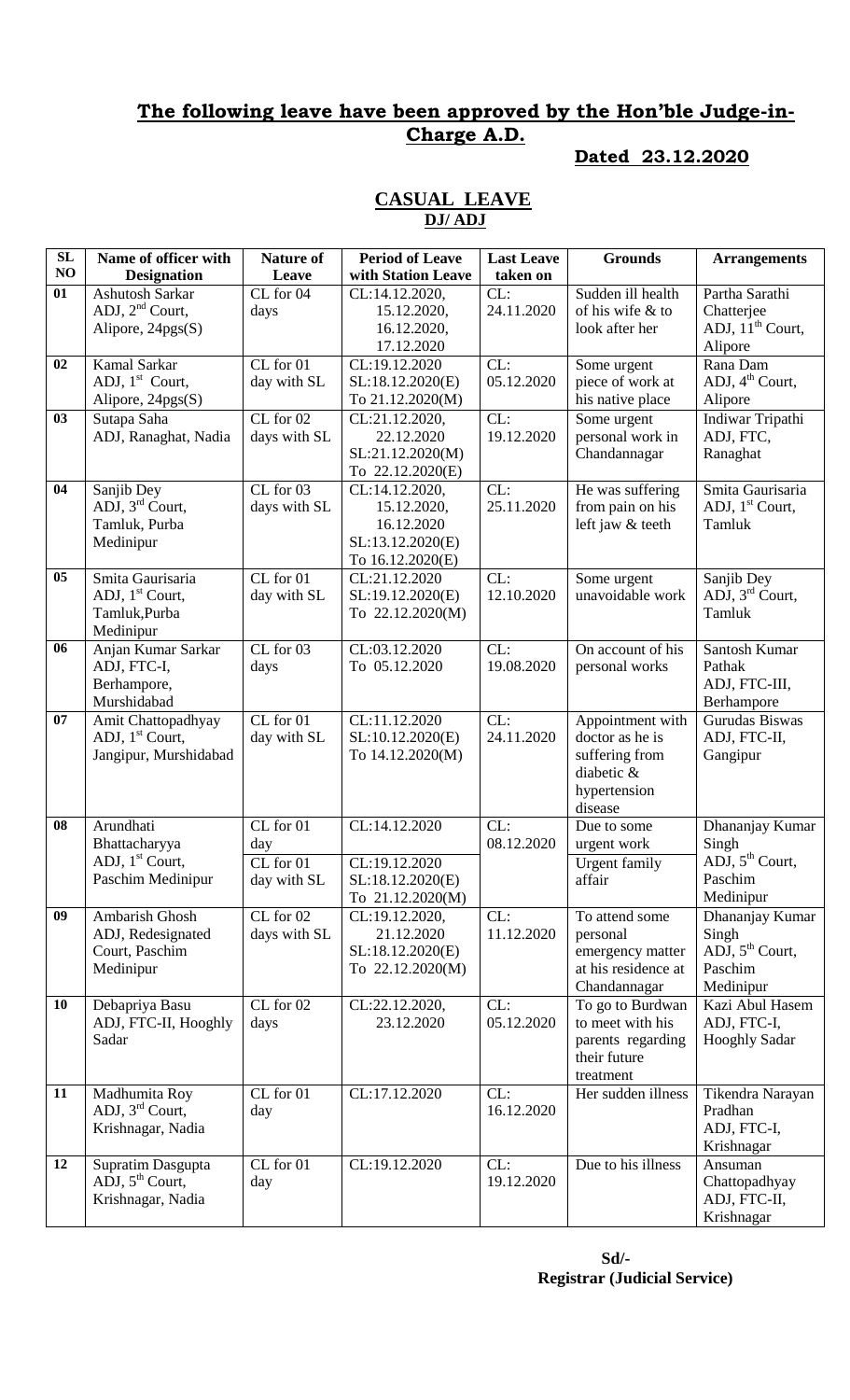# **The following leave have been approved by the Hon'ble Judge-in-Charge A.D.**

### **Dated: 23.12.2020**

### **ADJ, FTC/CJ(SD)**

| <b>SL NO</b> | Name of officer<br>with Designation                             | <b>Nature of Leave</b>   | <b>Period of Leave with Station Leave</b> |
|--------------|-----------------------------------------------------------------|--------------------------|-------------------------------------------|
| 01.          | Sri Abhijit De<br>ADJ, FTC-III,<br>Krishnanagar, Nadia          | Earned Leave for 06 days | From 19.12.2020 to 24.12.2020             |
| 02.          | Smt. Madhumita<br>Roy-III, ADJ,<br>FTC-2, Kandi,<br>Murshidabad | Earned Leave for 12 days | From 03.12.2020 to 14.12.2020             |
| 03.          | Sri Rintu Sur<br>ADJ, FTC-II,<br>Paschim Medinipur              | Earned Leave for 12 days | From 04.12.2020 to 15.12.2020             |

#### **JM**

| <b>SL NO</b> | Name of officer<br>with Designation                                               | <b>Nature of Leave</b>       | <b>Period of Leave with Station Leave</b> |
|--------------|-----------------------------------------------------------------------------------|------------------------------|-------------------------------------------|
| 04.          | Smt. Pratima Sukla,<br>JM, $3^{\text{rd}}$ Court,<br>Contai, Purba<br>Medinipur   | Child Care Leave for 19 days | From 29.09.2020 to 17.10.2020             |
| 05.          | Sri Arko Dev<br>Mukherjee, JM, $2nd$<br>Additional Court,<br>Basirhat, 24 Pgs (N) | Commuted Leave for 02 days   | From 11.11.2020 to 12.11.2020             |
| 06.          | Smt. Aparna<br>Chatterjee<br>JM, $4^{\text{th}}$ Court,<br>Serampore, Hooghly     | Child Care Leave for 38 days | From 17.11.2020 to 24.12.2020             |

# **CJ(JD)**

| <b>SL NO</b> | Name of officer                  | <b>Nature of Leave</b>     | <b>Period of Leave with Station Leave</b> |
|--------------|----------------------------------|----------------------------|-------------------------------------------|
|              | with Designation                 |                            |                                           |
| 07.          | Sri Ramaprasad                   | Commuted Leave for 43 days | From 11.11.2019 to 23.12.2019             |
|              | Ghosh                            |                            |                                           |
|              | $CJ(JD)$ , 1 <sup>st</sup> Addl. |                            |                                           |
|              | Court, Alipore,                  |                            |                                           |
|              | South 24 Parganas                |                            |                                           |
|              |                                  |                            |                                           |
|              |                                  |                            |                                           |

 Sd/-  **Registrar (Judicial Service)**